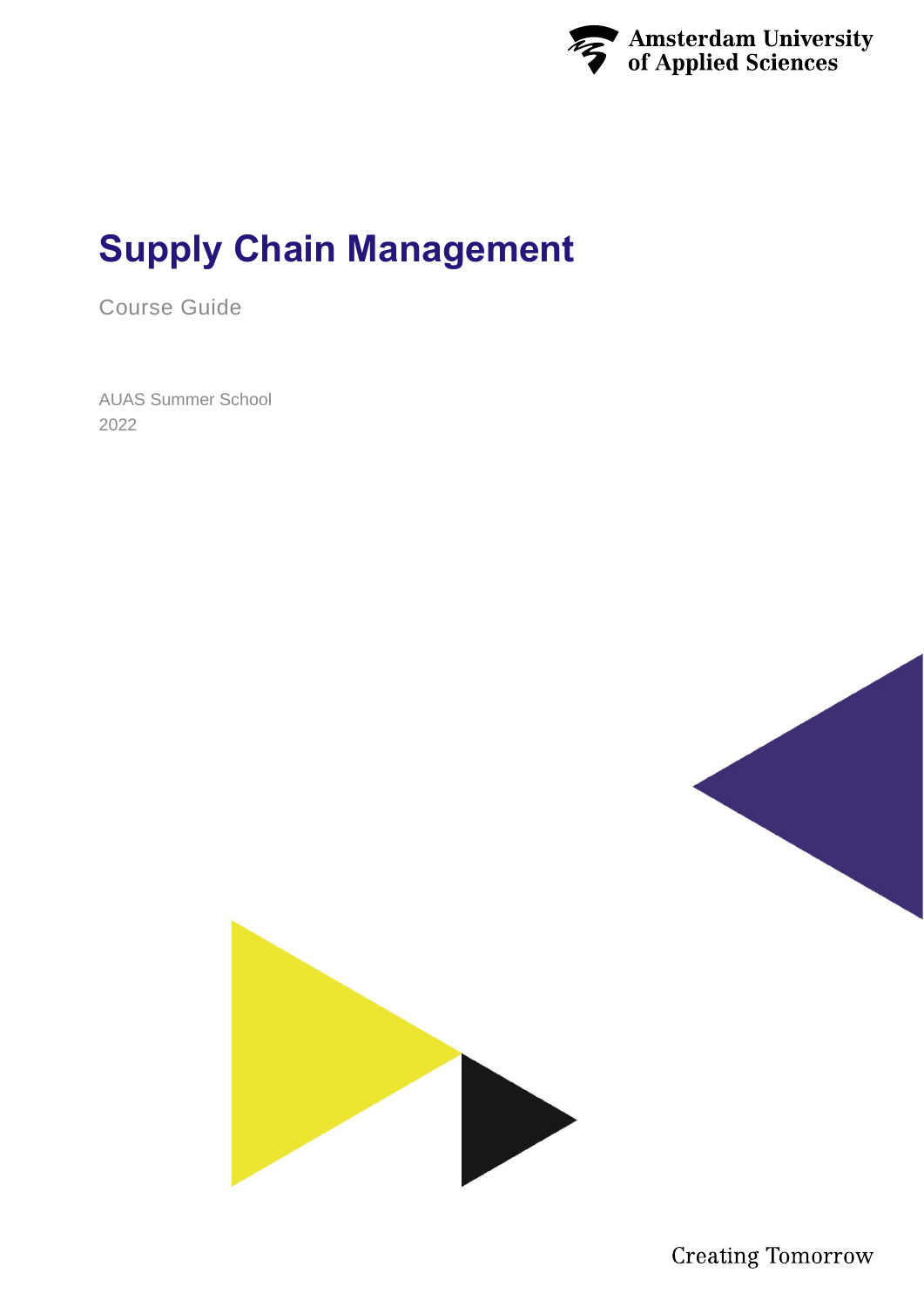# **Supply Chain Management**

Course Guide

**Lecturers**

Erik van den Thillart MA

**Department** AUAS Summer School

**Course dates** 4 July 2022 – 15 July 2022

Version 1.0

© 2022 Copyright Amsterdam University of Applied Sciences

All rights reserved. No part of this publication may be reproduced, stored in a retrieval system, or made public in any form or by any means, electronic, mechanical, printouts, copies, or in any way whatsoever without the prior written consent of the Amsterdam University of Applied Sciences.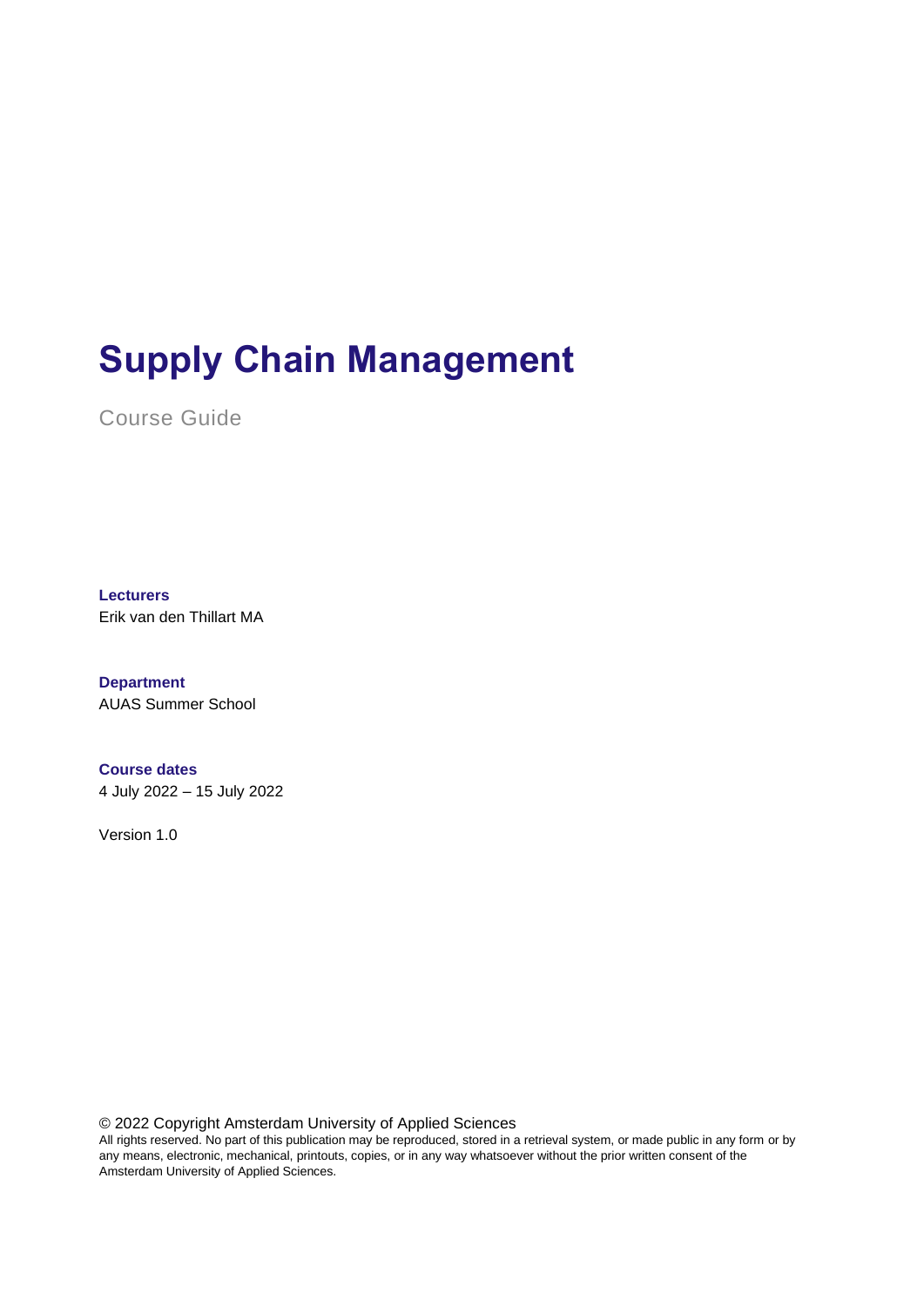# **Course overview**

#### Introduction

Amsterdam is the connected hub in the European transport network by air, water, road, train and internet. This interactive course for Master students, which is offered together with EAE Business School in Barcelona, combines theory with practice and offers a large number of company visits, including amongst others, Schiphol Airport, Rotterdam Harbour, Royal Flora Holland and Albert Heijn, the largest grocery retail business in the Netherlands.

#### Target audience

You are a student in a master's degree programme, or are a professional already working. You are prepared to join an internationally diverse class. You have a good command of the English language at upper intermediate level – B2 in the Common European Framework of Reference.

#### Course details

| Author(s)                            | Erik van den Thillart MA                                                                                           |  |
|--------------------------------------|--------------------------------------------------------------------------------------------------------------------|--|
| <b>Module ID</b>                     | 8700SM_17 (4EC) / 8700SME_17 (6EC)                                                                                 |  |
| Academic year                        | 2021-2022                                                                                                          |  |
| <b>Course dates</b>                  | 4 July 2022 – 15 July 2022                                                                                         |  |
| <b>ECTS</b>                          | 4 ECTS (regular) or 6 ECTS (extended)                                                                              |  |
| Course level /<br>entry requirements | Master students and professionals                                                                                  |  |
| <b>Study load</b>                    | Contact hours: 80<br>Self-study hours 4 ECTS version: 40<br>Self-study hours 6 ECTS version: 60                    |  |
| <b>Assessment</b>                    | Portfolio and presentation. Candidates of the extended programme should also<br>complete an individual assignment. |  |
| Type of diploma                      | Certificate                                                                                                        |  |
| <b>Course website</b>                | <b>AUAS Summer course: Supply Chain Management - AUAS</b><br>(amsterdamuas.com)                                    |  |

 $\mathbf{r}$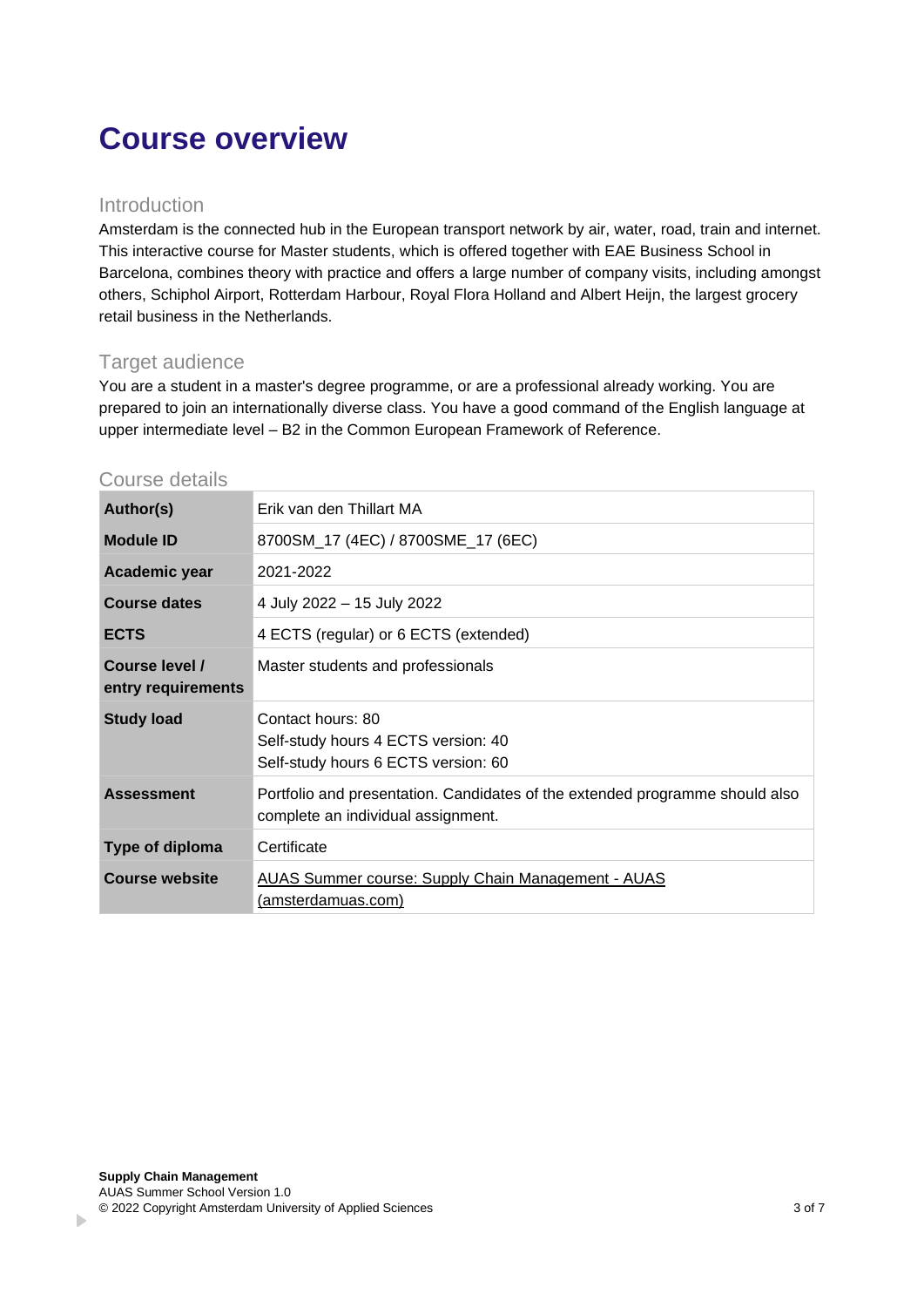### **Course contents**

The practice of supply chain management has become widespread in all industries around the globe today with both small and large firms realizing the benefits provided by effective global trade and supply chain management. This summer course uses a logical approach to present discussions of this topic from five foundation perspectives: Purchasing, Logistics, Global trade, Innovation, Sustainability and Data/ERP. Of course disruptive events like trade conflicts between US and China and Covid19 will be central discussion points. The objective is to make students think about how Global Trade and Supply Chain Management impacts all of the areas and processes of the firm and its trading partners.

#### Learning objectives

By the end of this course, you know how to:

- Demonstrate operational purchasing methods and techniques on supplier management and supply in specific business contexts.
- Explain the strategic importance of logistic elements and describe how they affect supply chain management.
- Advice management on the organization of E-commerce, logistics, import taxes, risk, customs and legal aspects of global trading.
- Analyze the creation of new value in the supply chain for customers, society and the environment.
- Analyze (big) data in a supply chain.

### Learning activities

Part of the course are:

- Company visits
- **Lectures**
- Workshops
- **Presentations**
- **Assignments**

# **Lecturers**

b.

Erik van den Thillart is a lecturer at Amsterdam School of International Business (AMSIB) in various International Supply Chain Management courses and coordinates the Major Global Trade and Supply chain Management.

Erik has 17 years of business experience as a supply chain specialist. He worked for several high tech companies like AT&T, Lucent Technologies, Emtelle, Windmill Innovations, and global logistics service provider Moduslink.

Erik holds a Master in Business Economics.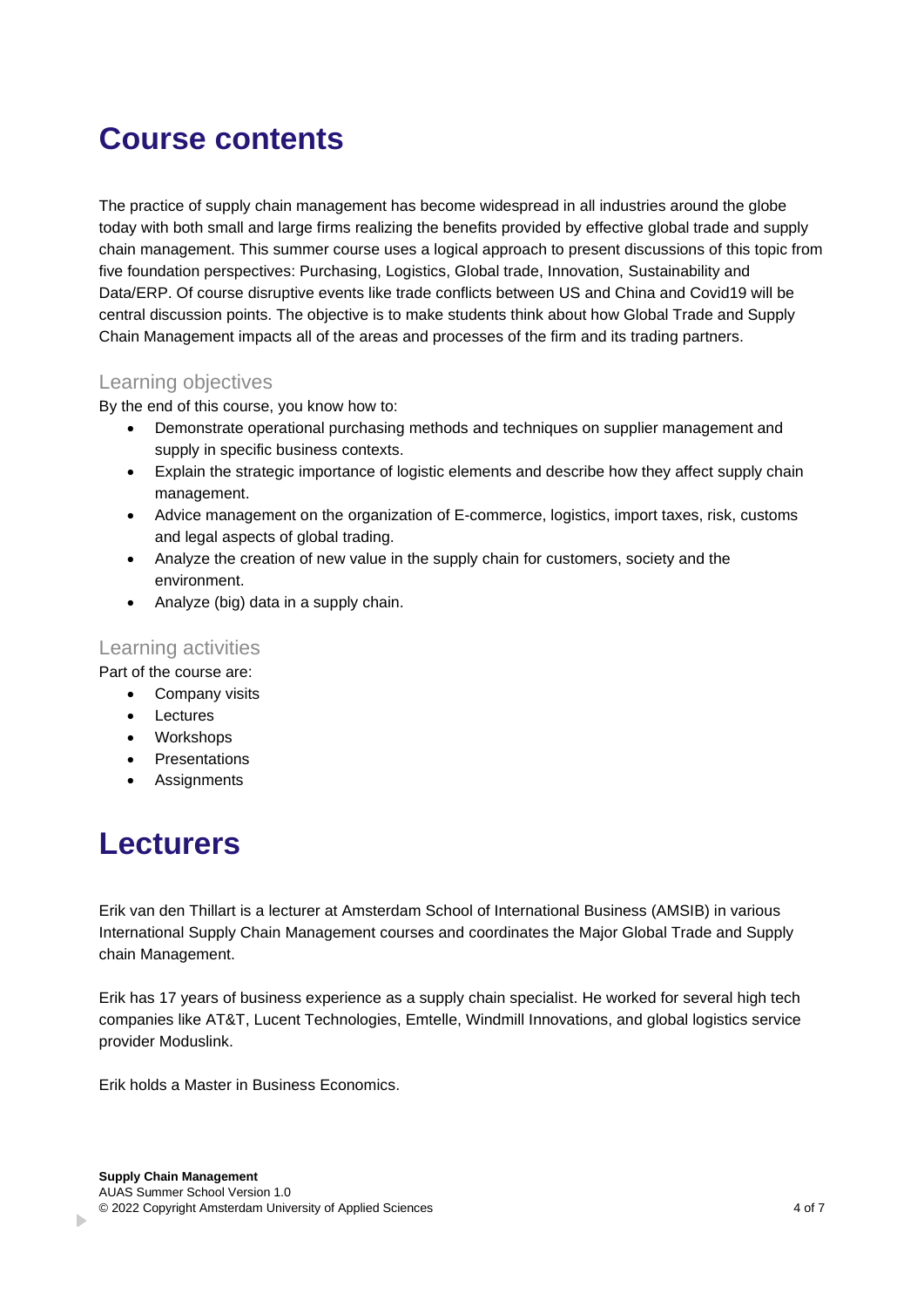# **Study programme**

| Week 1 |                                                                                                                                                                                                                                 |  |  |
|--------|---------------------------------------------------------------------------------------------------------------------------------------------------------------------------------------------------------------------------------|--|--|
| Day 1  | 8:00 - 9:00 Registration<br>9:00 - 10:00 Opening Summer school<br>10.00 - 12.30 Introduction lesson<br>12:30 - 13:30 Joint welcome lunch<br>13.30 - 16.00 Lesson<br>16:00 - 17:00 Dutch Culture Lecture<br>17:00 Welcome drinks |  |  |
| Day 2  | 9.30 - 12.30 Lesson<br>12:30 - 13:30 Joint international lunch<br>13.30 - 15.00 Lesson<br>15.00 - 17.30 Lesson                                                                                                                  |  |  |
| Day 3  | 09.30 - 12.30 Lesson/excursion<br>12:30 - 13:30 Lunchtime<br>13.30 - 17.30 Lesson/excursion                                                                                                                                     |  |  |
| Day 4  | 09.30 - 12.30 Lesson/excursion<br>12:30 - 13:30 Lunchtime<br>13.30 - 17.30 Lesson/excursion                                                                                                                                     |  |  |
| Day 5  | 9.30 - 12.30 Lesson<br>12:30 - 13:30 Lunchtime<br>13.30 - 17.30 Lesson                                                                                                                                                          |  |  |
| Week 2 |                                                                                                                                                                                                                                 |  |  |
| Day 1  | 9.30 - 12.30 Lesson<br>12:30 - 13:30 Lunchtime<br>13.30 - 17.30 Lesson                                                                                                                                                          |  |  |
| Day 2  | 09.30 - 12.30 Lesson / excursion<br>12:30 - 13:30 Lunchtime<br>13.30 - 17.30 Lesson                                                                                                                                             |  |  |
| Day 3  | 9.30 - 12.30 Lesson<br>12:30 - 13:30 Lunchtime<br>13.30 - 17.30 Lesson                                                                                                                                                          |  |  |
| Day 4  | 9.30 - 12.30 Lesson<br>12:30 - 13:30 Lunchtime<br>13.30 - 17.30 presentations and hand in report                                                                                                                                |  |  |
| Day 5  | 09.30 - 12.30 Excursion<br>12:30 - 13:30 Lunchtime<br>13.30 - 16.00 Final lecture<br>16:00 Certificate ceremony                                                                                                                 |  |  |

 $\overline{a}$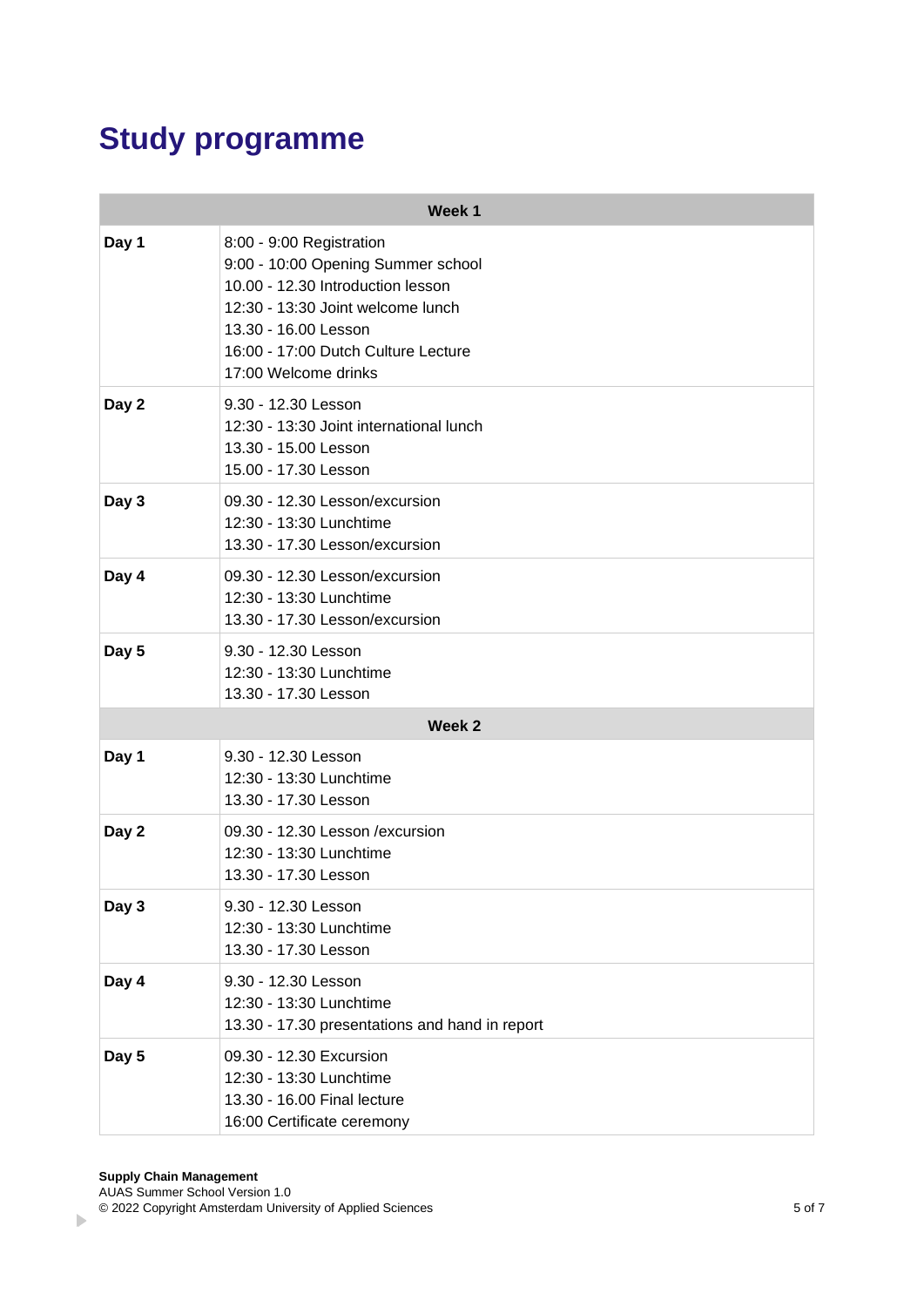### **Assignments & assessment**

| <b>Assignments / Tests</b>     | 4 ECTS version | 6 ECTS version |
|--------------------------------|----------------|----------------|
| Portfolio (mandatory)          | 70%            | 50%            |
| Presentation (mandatory)       | 30%            | 20%            |
| Individual assignment (online) |                | 30%            |
| Total weight   100%            |                | 100%           |

#### **Individual assignment: Workshop portfolio**

You will put together all outcomes of every workshop which you engaged. You will structure this portfolio on the subjects mentioned in the SCOR-model:

- Plan
- **Source**
- **Make**
- **Deliver**
- **Return**

You will also describe the flow of goods, information and funds, which are mentioned during the various company visits and lectures. This portfolio is to be handed in on the last day. Further explenation will be provided on site.

#### **Group assignment: What's new in Supply Chain Innovation?**

Present a new, recent innovation example in Supply Chain Management with your group. Describe the innovation, in what industry it is/can be applied and what the general benefits are. You will present in front of the class. The presentation will last 15 minutes (maximum). After the presentation there will be room for discussion.

The group will exist of 4 students. On every day there will be an opportunity to get lecturers' support and feedback in preparing the presentation. The deadline for the presentations is day 9. Every presentation is to be handed in digitally and presented on the day after.

Feedback and review is provided in class after the presentation according to the assessment model which will be provided.

#### **Extra assignment for the 6 EC version**

For students who need 6 EC in order to transfer their course back to their home university we offer an opportunity to acquire an additional 2 ECTS with our special extended version. This means you will attend the two-week course and, after finishing the course and returning home, work on the extra assignment

b.